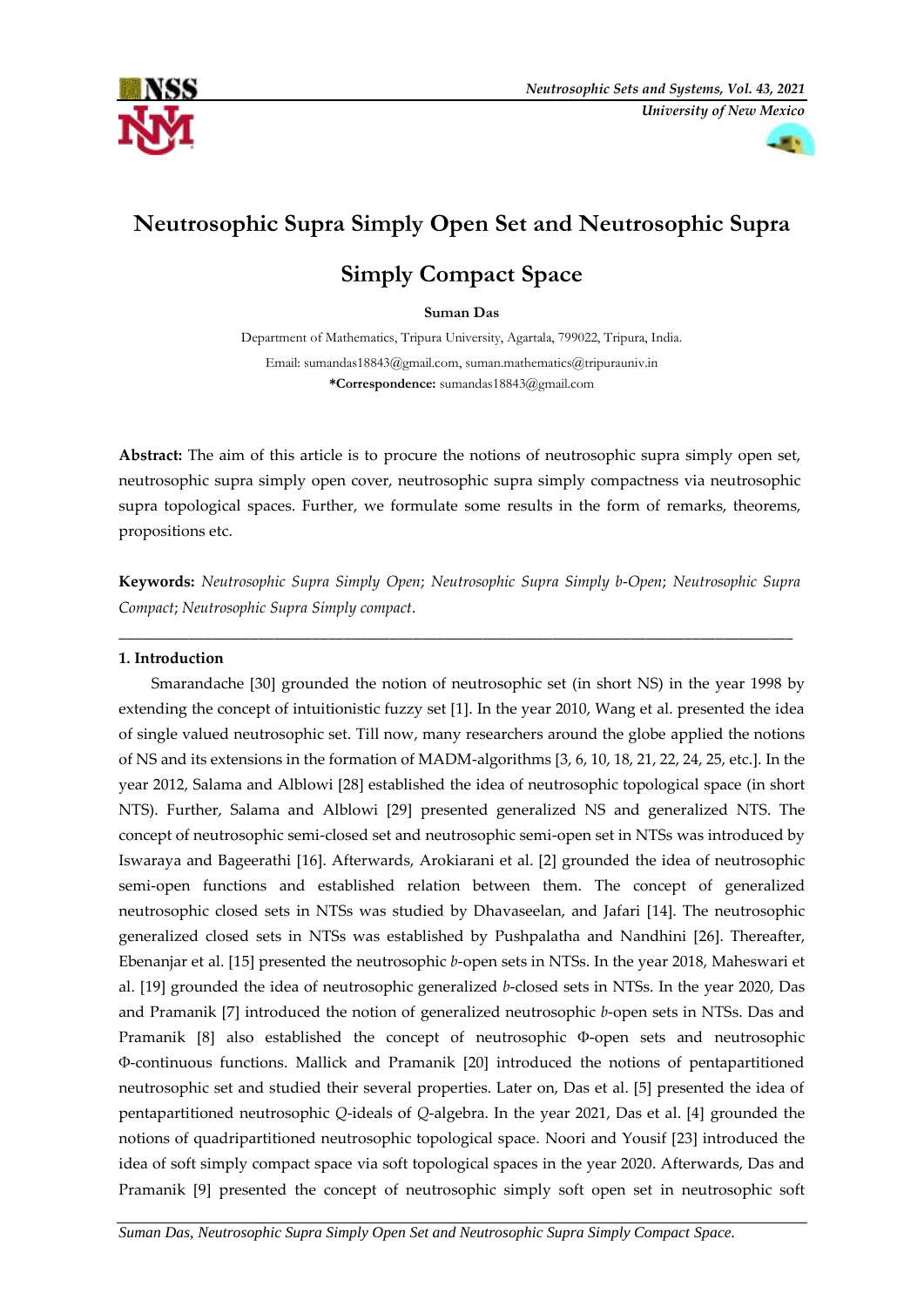topological spaces, and studied the neutrosophic simply soft compactness. Das and Tripathy [12] introduced the neutrosophic simply-*b*-open set in NTSs. Dhavaseelan et al. [13] grounded the notion of neutrosophic supra topology and studied the neutrosophic  $\alpha$ -supra open sets in neutrosophic supra topological spaces (in short NSTS). Later on, Jayaparthasarathy et al. [17] presented an application of neutrosophic supra topology in data mining process.

The main focus of this article is to procure the concept of neutrosophic supra simply open set, neutrosophic supra simply compactness via NSTSs. We formulate some results on neutrosophic supra simply open set, neutrosophic supra simply compactness.

## **2. Preliminaries and Definitions:**

**Definition 2.1.** [17] A family  $\tau$  of NSs over a fixed set *W* is called an neutrosophic supra topology (in short NST) on *W* if the following holds:

(i)  $0_N, 1_N \in \tau$ ;

(ii)  $\bigcup_i \in \tau$ , for every  $\{J_i : I \in \Delta\} \subseteq \tau$ .

The pair ( $W,\tau$ ) is called an neutrosophic supra topological space (in short NSTS). If  $Y \in \tau$ , then *Y* is called an neutrosophic supra open set (in short NSO-set) and *Y<sup>c</sup>* is called an neutrosophic supra closed set (in short NSC-set).

**Remark 2.1.** [17] The family of all NSO-sets and NSC-sets in an NSTS  $(W,\tau)$  may be denoted by NSO(*W*) and NSC(*W*) respectively.

**Definition 2.2.** [17] Suppose that  $(W,\tau)$  be an NSTS. Then, the neutrosophic supra interior (in short  $N_{int}^s$ ) and neutrosophic supra closure (in short  $N_{cl}^s$ ) of an NS *Y* over *W* are defined by

 $N_{int}^{s}(Y) = \bigcup \{R : R \text{ is an NSO-set in } W \text{ and } R \subseteq Y\};$ 

 $N_{cl}^s(Y) = \bigcap \{P : P \text{ is an NSC-set in } W \text{ and } Y \subseteq P\}.$ 

**Definition 2.3.** [13] Assume that  $(W,\tau)$  be an NSTS. Then *Y*, an NS over *W* is called an neutrosophic supra α-open set (in short NS-α-O-set) iff  $Y \subseteq N_{int}^s(N_{cl}^s(N_{int}^s(Y)))$ .

**Definition 2.4.** [13] Suppose that  $(W,\tau)$  be an NSTS. Then *Y*, an NS over *W* is called an neutrosophic supra semi-open set if and only if  $Y \subseteq N_{cl}^s(N_{int}^s(Y)).$ 

**Definition 2.5.** [13] Let  $(W,\tau)$  be an NSTS. Let *Y* be an NS over *W*. Then, *Y* is called an neutrosophic supra pre-open set if and only if  $Y \subseteq N_{int}^s(N_{cl}^s(Y))$ .

**Remark 2.2.** Throughout the paper, NS-α-O(*W*), NSSO(*W*), NSPO(*W*) denotes the family of all NS-α-O-sets, NSS-O-sets, NSP-O-sets in NSTS ( $W$ ,τ).

**Definition 2.6.** [13] Suppose that  $\xi$  be a one to one and onto mapping from an NSTS ( $W$ , $\tau$ <sub>1</sub>) to another NSTS  $(M, \tau_2)$ . Then,  $\xi$  is called an

(i) neutrosophic supra continuous (in short NS-Continuous) function if  $\xi$ <sup>1</sup>(K) is a NSO-set in W, whenever *K* is a NSO-set in *M*.

(ii) neutrosophic supra- $\alpha$ -continuous (in short NS- $\alpha$ -Continuous) function if  $\xi$ <sup>-1</sup>(*K*) is a NS- $\alpha$ -O-set in *W*, whenever *K* is a NSO-set in *M*.

### **3. Neutrosophic Supra Simply Open Set:**

In this section, we procure the notions of neutrosophic supra *b*-open set, neutrosophic supra *b*-continuous mapping, neutrosophic supra simply open set, neutrosophic supra simply continuous mapping, neutrosophic supra simply *b*-continuous mapping, neutrosophic supra simply compactness, and neutrosophic supra simply *b*-compactness in NSTSs.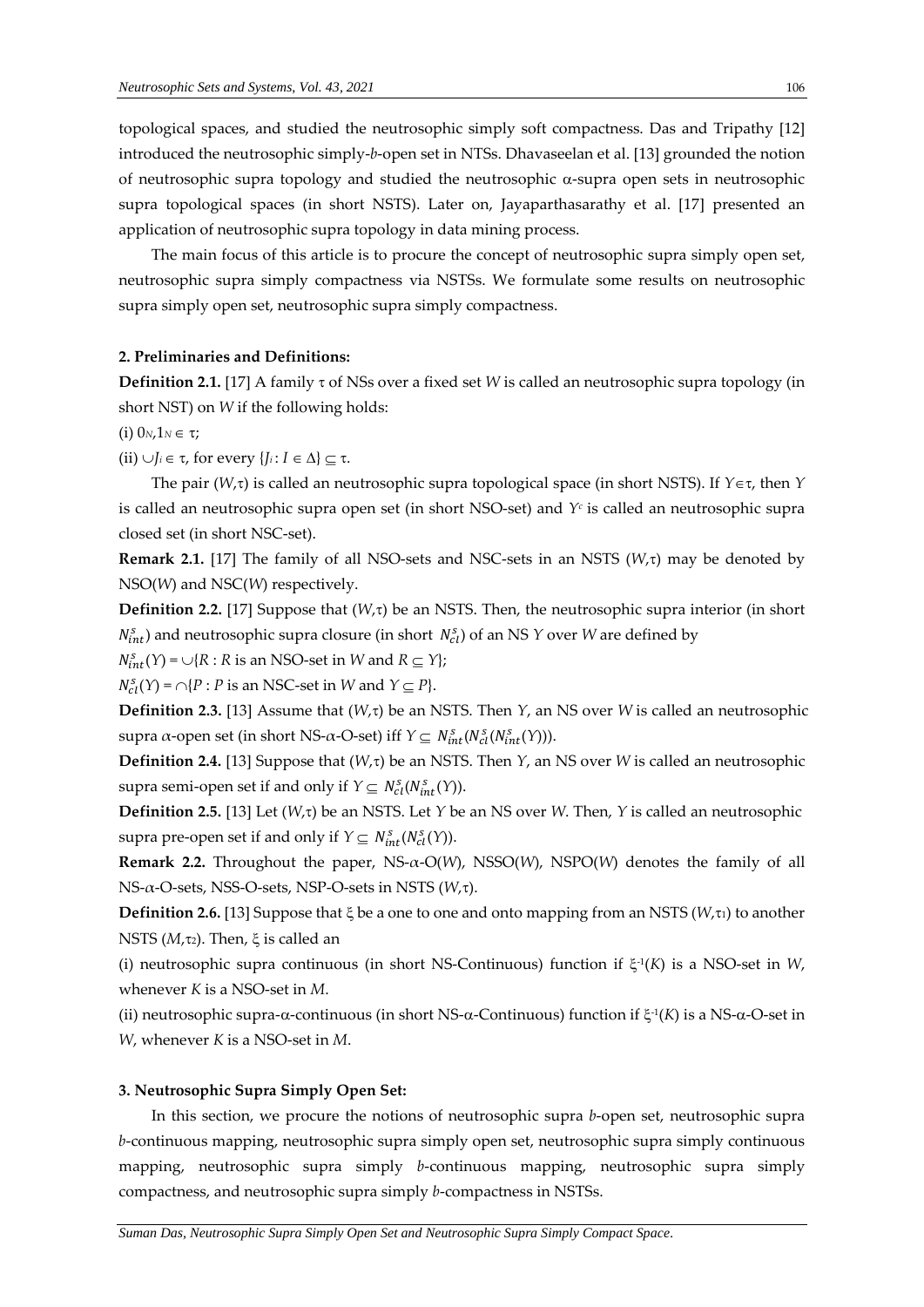**Definition 3.1.** Suppose that  $(W,\tau)$  be an NSTS. Then *Y*, an NS over *W* is called an neutrosophic supra *b*-open set (NS-*b*-O-set) iff  $Y \subseteq N_{int}^s(N_{cl}^s(Y)) \cup N_{cl}^s(N_{int}^s(Y))$ .

**Remark 3.1.** Throughout the paper, NS-*b*-O(*W*) and NS-*b*-C(*W*) denotes the family of all NS-*b*-O-sets and NS-*b*-C-sets in NSTS ( $W, \tau$ ). Clearly, NSOS( $W$ )  $\subset$  NS-*b*O( $W$ ) and NSCS( $W$ )  $\subset$  NS-*b*C( $W$ ).

**Definition 3.2.** Suppose that  $\xi$  be an one to one and onto mapping from an NSTS ( $W$ , $\tau$ <sub>1</sub>) to another NSTS (*M*,τ<sub>2</sub>). Then, ξ is called an neutrosophic supra-*b*-continuous (in short NS-*b*-Continuous) function if -1 (*K*) is an NS-*b*-O-set in *W*, whenever *K* is an NSO-set in *M*.

**Definition 3.3.** A collection {*S*<sup>*a*</sup>:  $\alpha \in \Delta$ } of NSO-sets in (*W*, $\tau$ ), where  $\Delta$  is an index set, is called an neutrosophic supra open cover (in short NSO-cover) of an neutrosophic set *S* if  $S \subseteq \bigcup_{\alpha \in \Lambda} S_\alpha$ .

**Definition 3.4.** A family  $\{S_\alpha: \alpha = 1, 2, 3, \dots, n\}$  of NSO-sets in  $(W, \tau)$  is called an neutrosophic supra open finite sub cover (in short NSO-finite sub cover) of an neutrosophic set *S* if  $S \subseteq \bigcup_{\alpha=1}^n S_\alpha$ .

**Definition 3.5.** An NSTS  $(W,\tau)$  is called an neutrosophic supra compact space (in short NS-compact-space) if every NSO-cover of *W* has an NSO-finite sub cover.

**Definition 3.6.** An neutrosophic subset *B* of an NSTS  $(W,\tau)$  is said to be an neutrosophic supra compact set relative to *W* if every NSO-cover of *B* has a finite sub-cover.

**Definition 3.7.** A family {*S*<sup>*a*:  $\alpha \in \Delta$ } of NS-*b*-O-sets in (*W*, $\tau$ ), where  $\Delta$  is an index set, is called an</sup> neutrosophic supra *b*-open cover (in short NS-*b*-O-cover) of an neutrosophic set *S* if  $S \subseteq \bigcup_{\alpha \in \Delta} S_\alpha$ .

**Definition 3.8.** Suppose that  $(W,\tau)$  be an NSTS. Then,  $(W,\tau)$  is called an neutrosophic supra *b*-compact space (in short NS-*b*-compact-space) if every NS-*b*-O-cover of *W* has a finite sub-cover.

**Definition 3.9.** An neutrosophic subset *B* of an NSTS  $(W,\tau)$  is said to be an neutrosophic supra *b*-compact relative to *W* if every NS-*b*-O-cover of *B* has a finite sub-cover.

**Theorem 3.1.** Every NS-*b*-compact-space is an NS-compact-space.

**Proof.** Suppose that  $(W,\tau)$  be an NS-*b*-compact-space. Therefore, every NS-*b*-O-cover of  $(W,\tau)$  has a finite sub-cover. Let  $(W,\tau)$  may not be an NS-compact-space. Then, there exists an NSO-cover  $\mathcal H$ (say) of *W*, which has no finite sub-cover. Since, every NSO-set is an NS-*b*-O-set, so there exists an NS-b-O-cover *H* of *W*, which has no finite sub-cover. This contradicts the fact that  $(W,\tau)$  is an NS-*b*-compact-space. Therefore, (*W*,τ) must be an NS-compact-space.

**Definition 3.10.** Let  $(W,\tau)$  be an neutrosophic supra topological space. Then, an NS *Z* over *W* is called an neutrosophic supra simply open set (in short NSSO-set) in  $(W,\tau)$  if and only if it is an NSO-set in  $(W,\tau)$  with the condition  $N_{int}N_{cl}(Z) \subseteq N_{cl}N_{int}(Z)$ .

Clearly, every NSSO-set is an NSO-set in ( $W$ ,τ).

**Remark 3.2.** In an NSTS ( $W, \tau$ ), both 0*N* and 1*N* are NSSO-set.

**Definition 3.11.** Suppose that *Z* be an neutrosophic set over a fixed set *W*. Then, Z is called an neutrosophic supra simply *b*-open set (in short NSS-*b*-O-set) in the NSTS ( $W,\tau$ ) if and only if it is an  $NS-b-O-set$  in  $(W,\tau)$  with the condition  $N_{int}N_{cl}(Z) \subseteq N_{cl}N_{int}(Z)$ .

If *Y* is an NSS-*b*-O-set, then *Y<sup>c</sup>* is called an neutrosophic supra simply *b*-closed set (in short NSS-*b*-C-set). The family of all NSS-*b*-O-sets and NSS-*b*-C-sets may be denoted as NSS-*b*-O(*W*) and NSS-*b*-C(*W*) respectively.

Clearly, every NSS-*b*-O-set in an NSTS ( $W$ ,τ), is also an NS-*b*-O-set.

**Remark 3.3.** In an NSTS ( $W, \tau$ ), both 0 $N$  and 1 $N$  are NSSO-set.

**Theorem 3.2.** In an NSTS ( $W, \tau$ ), every NSO-set is an NSS-O-set in an NSTS ( $W, \tau$ ).

**Proof:** Suppose that *J* be an NSO-set in an NSTS  $(W,\tau)$ . Therefore,  $N_{int}(J) = J$ . It is known that, every NSO-set is an NS-*b*-O-set. Therefore, *J* is an NS-*b*-O-set in (*W*,τ). Further, it is known that *J*⊆*N*<sup>*d*</sup>(*J*).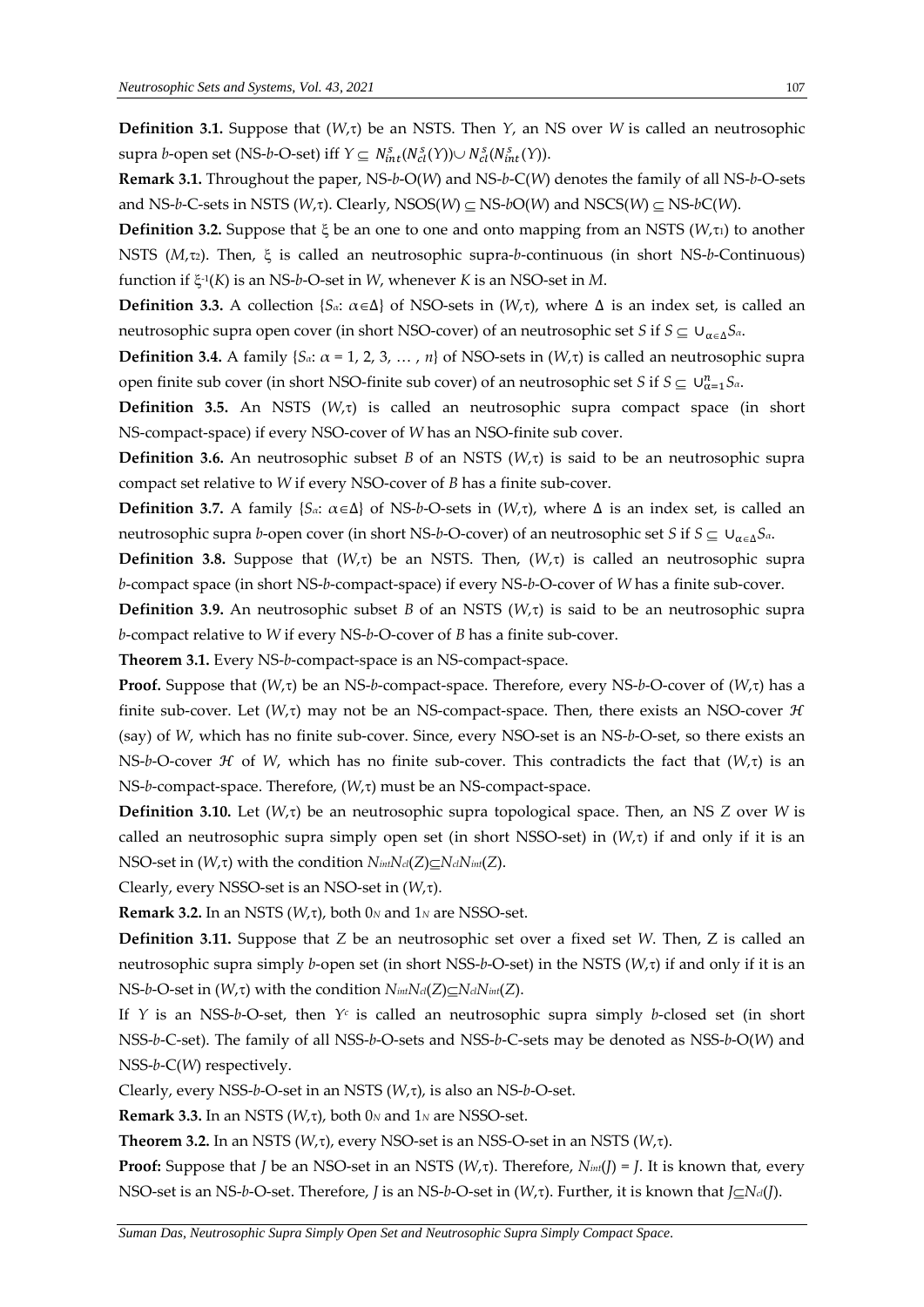*Now*, *J*⊆*N*<sup>*c*</sup>(*J*)  $\Rightarrow$  *J* $\subseteq$ *N*<sup>*cl*</sup>*Nint*(*J*)  $\Rightarrow$   $N_{cl}(I) \subset N_{cl}N_{cl}N_{int}(I)$  $= N_{cl} N_{int}(I)$  [Since  $N_{cl} N_{int}(I)$  is a NSC-set in  $(W,\tau)$ ] (1) Further, we have,  $N_{int}N_{ci}(I) \subseteq N_{ci}(I)$  (2) From eq. (1) and eq. (2), we have,  $N_{int}N_{cl}(I) \subseteq N_{cl}N_{int}(I)$ . Therefore, *J* is an NS-*b*-O set in  $(W,\tau)$  and  $N_{int}N_{cl}(I) \subset N_{cl}N_{int}(I)$ . Hence, *J* is an NS-*b*-O set in  $(W,\tau)$ .

**Proposition 3.1.** Every NSO-set is an NSS- $b$ -O-set in an NSTS ( $W,\tau$ ).

**Theorem 3.3.** Every neutrosophic supra semi-open set is an NSS-*b*-O-set in an NSTS (*W*,).

**Proof.** Suppose that  $Q$  be an neutrosophic supra semi-open set in an NTS  $(W,\tau)$ . Therefore, *Q*⊆*NclNint*(*Q*). It is known that, every neutrosophic supra semi-open set is an NS-*b*-O set. This implies,  $Q$  is an NS-*b*-O set in  $(W,\tau)$ .

Now, *Q*⊆*NclNint*(*Q*)

 $\Rightarrow$  *N*<sup>*cl*</sup>(*Q*)⊆*N*<sup>*cl*</sub>*N*<sup>*cl*</sup>*N*<sup>*int*</sup>(*Q*)</sup>

$$
=N_{\text{cl}}N_{\text{int}}(Q) \qquad \qquad [\text{Since } N_{\text{cl}}N_{\text{int}}(Q) \text{ is an NSC-set in } (W,\tau)]
$$

 $\Rightarrow$  *Ncl*(*Q*)⊆*NclNint*(*Q*) (3)

It is known that,  $N_{int}N_{cl}(Q) \subseteq N_{cl}(Q)$  (4)

From eq. (3) and eq. (4), we have,  $N_{int}N_{el}(Q) \subseteq N_{cl}N_{int}(Q)$ . Therefore, Q is an NS-*b*-O set in  $(W,\tau)$  and  $N$ *intNcl*(*Q*)⊆ $N$ *clNint*(*Q*). Hence *Q* is an NSS-*b*-O set in ( $W$ , $\tau$ ).

**Theorem 3.4.** If an neutrosophic set *A* is both neutrosophic supra pre open set and NSS-*b*-O-set in an NSTS ( $W$ , $\tau$ ), then it is also an neutrosophic supra semi open set in ( $W$ , $\tau$ ).

**Proof.** Let *Q*<sup>1</sup> be both neutrosophic supra pre-open set and NSS-*b*-O-set in an NTS (*W*,). Since, *Q*<sup>1</sup> is an neutrosophic supra pre open set, so *Q*1⊆*NintNcl*(*Q*1). Further, since *Q*<sup>1</sup> is an NSS-*b*-O-set, so *Q*1 is an NS-b-O-set and  $N_{int}N_{cl}(Q_1)\subseteq N_{cl}N_{int}(Q_1)$ . This implies,  $Q_1\subseteq N_{cl}N_{int}(Q_1)$ . Therefore,  $Q_1$  is an neutrosophic supra semi open set.

**Remark 3.4.** Suppose that Z<sub>1</sub> and Z<sub>2</sub> be two NSS-*b*-O-sets. Then, Z<sub>1</sub> $\cap$ Z<sub>2</sub> may not be an NSS-*b*-O-set. **Proof.** Let Z<sub>1</sub> and Z<sub>2</sub> be two NSS-*b*-O-sets. Therefore, Z<sub>1</sub>, Z<sub>2</sub> are NS-*b*-O-sets in  $(W,\tau)$  such that  $N_{int}N_{cl}(Z_1)\subseteq N_{cl}N_{int}(Z_1)$ ,  $N_{int}N_{cl}(Z_2)\subseteq N_{cl}N_{int}(Z_2)$ . But it is known that the intersection of two NS-b-O-sets may not be an NS-b-O-set in a NSTS  $(W,\tau)$ . Hence,  $Z_1 \cap Z_2$  may not be an NS-b-O-set in  $(W,\tau)$ . Therefore,  $Z_1 \cap Z_2$  may not be an NS-*b*-O-set in  $(W, \tau)$ .

**Definition 3.12.** An one to one and onto mapping  $\xi$ :  $(W,\tau_1) \rightarrow (M,\tau_2)$  is said to be an neutrosophic supra simply continuous (in short NSS-Continuous) mapping if  $\xi$ <sup>1</sup>(Z) is an NSSO-set in *W* whenever *Z* is an NSO-set in *M*.

**Remark 3.5.** Every NSS-Continuous mapping is an NS-Continuous mapping.

**Definition 3.13.** An one to one and onto mapping  $\xi$ :  $(W, \tau_1) \rightarrow (M, \tau_2)$  is said to be an neutrosophic supra simply *b*-continuous (in short NSS-*b*-Continuous) mapping if  $\xi$ -1(Z) is an NSS-*b-*O-set in *W* whenever *Z* is an NSO-set in *M*.

**Remark 3.6.** Every NSS-*b*-Continuous mapping is an NS-*b*-Continuous mapping.

**Definition 3.14.** An one to one and onto mapping  $\xi$ :  $(W,\tau) \rightarrow (M,\tau)$  is called an neutrosophic supra simply open mapping (in short NSS-Open-mapping) if (*K*) is an NSSO-set in *M*, whenever *K* is an NSO-set in *W*.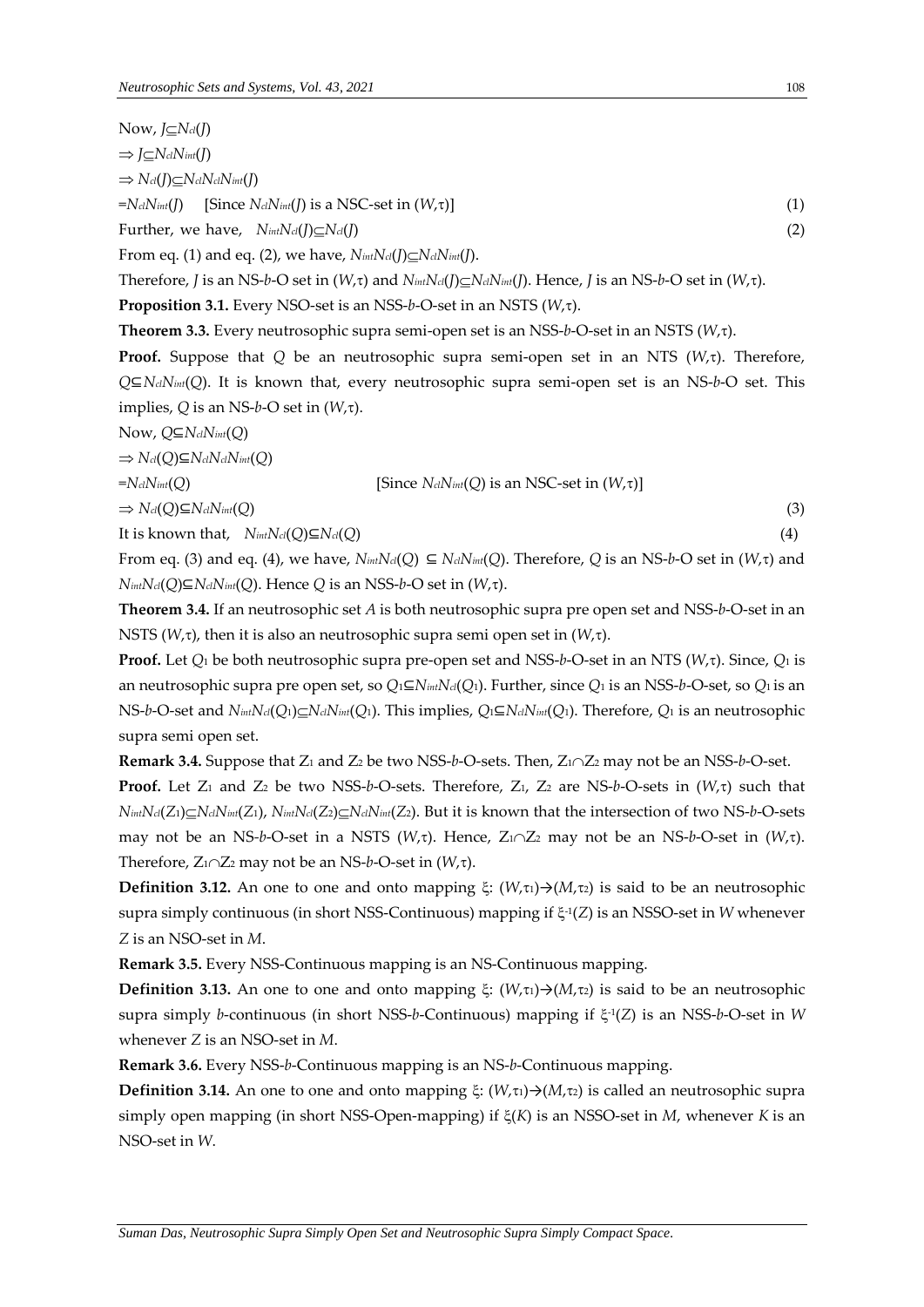**Definition** 3.15. An one to one and onto mapping  $\xi$ :  $(W,\tau) \rightarrow (M,\tau)$  is called an neutrosophic supra simply *b*-open mapping (in short NSS-*b*-Open-mapping) if (*K*) is an NSS-*b*-O-set in *M*, whenever *K*  is an NSO-set in *W*.

**Definition 3.16.** An one to one and onto family { $Z_\alpha$ :  $\alpha \in \Delta$ }, where  $\Delta$  is an index set and for each  $\alpha \in \Delta$ ,  $Z_{\alpha}$  is an NS-*b*-O-set in a NTS ( $W_{\alpha}$ ) is said to be an neutrosophic supra *b*-open cover of an neutrosophic set *Z* if  $Z \subseteq U_{\alpha \in \Lambda}$   $Z_{\alpha}$ .

**Definition 3.17.** An NSTS  $(W,\tau)$  is called an neutrosophic supra simply compact space if every neutrosophic simply open cover of *W* has a finite sub-cover.

**Definition 3.18.** An neutrosophic subset *K* of an NSTS  $(W, \tau)$  is called an neutrosophic supra simply compact set relative to *W* if every neutrosophic supra simply open cover of *K* has a finite sub-cover.

**Theorem 3.5.** Every neutrosophic supra simply closed subset of an neutrosophic supra simply compact space  $(W,\tau)$  is an neutrosophic supra simply compact set relative to *W*.

Proof: Suppose that (*W*, $\tau$ ) be an neutrosophic supra simply compact space and *K* be an neutrosophic supra simply closed set in (*W*, $\tau$ ). Therefore, *K<sup>c</sup>* is an NSS-O-set in (*W*, $\tau$ ). Suppose that *U* = {*U<sub>i</sub>*: *i* ∈ ∆ and *U*<sup>*i*∈NSS-O(*W*)} be an neutrosophic supra simply open cover of *K*. Therefore, *H*={*K<sup><i>c*</sup>}∪*U* is an</sup> neutrosophic supra simply open cover of *X*. Since, *X* is an neutrosophic supra simply compact space, so it has a finite sub-cover say {*H*1, *H*2, *H*3,…..,*Hn*, *K<sup>c</sup>* }. This implies, {*H*1, *H*2, *H*3,….., *Hn*} is a finite neutrosophic supra simply open cover of *K*. Hence, *K* is an neutrosophic supra simply compact set relative to *W*.

**Definition 3.19.** An NSTS ( $W, \tau$ ) is called an neutrosophic supra simply *b*-compact space if each neutrosophic simply *b*-open cover of *W* has a finite sub-cover.

**Definition 3.20.** An neutrosophic subset *K* of  $(W,\tau)$  is called an neutrosophic supra simply *b*-compact set relative to *W* if every neutrosophic supra simply *b*-open cover of *K* has a finite sub-cover.

**Theorem 3.6.** Every neutrosophic supra simply *b*-closed subset of an neutrosophic supra simply *b*-compact space  $(W,\tau)$  is an neutrosophic supra simply *b*-compact set relative to *W*.

**Proof:** Suppose that  $(W,\tau)$  be an neutrosophic supra simply *b*-compact space and *K* be an neutrosophic supra simply *b*-closed set in (W,τ). Therefore, K<sup>*c*</sup> is an NSS-b-O-set in (W,τ). Suppose that  $U = \{U_i : i \in \Delta \text{ and } U_i \in \text{NSS-}b-O(W)\}\$  be an neutrosophic supra simply *b*-open cover of *K*. Therefore, ℋ={*K<sup>c</sup>* }*U* is an neutrosophic supra simply *b*-open cover of *X*. Since, *X* is an neutrosophic supra simply *b*-compact space, so it has a finite sub-cover say {*H*1, *H*2, *H*3,…..,*Hn*, *K<sup>c</sup>* }. This implies, {*H*1, *H*2, *H*3,….., *Hn*} is a finite neutrosophic supra simply *b*-open cover of *K*. Hence, *K* is an neutrosophic supra simply *b*-compact set relative to *W*.

### **Theorem 3.7.**

(i) Every neutrosophic supra *b*-compact space is an neutrosophic supra simply *b*-compact space.

(ii) Every neutrosophic supra simply *b*-compact space is an neutrosophic supra compact space.

**Proof.** (i) Let  $(W,\tau)$  be an neutrosophic supra *b*-compact space. Suppose that  $(W,\tau)$  is not an neutrosophic supra simply *b*-compact space. Then there exists an neutrosophic supra simply *b-*open cover ℋ(say) of *W*, which has no finite sub-cover. Since, every neutrosophic supra simply *b-*open set is an neutrosophic supra *b*-open set, so we have an neutrosophic supra *b*-open cover ℋ of *W*, which has no finite sub-cover. This contradicts our assumption. Hence,  $(W,\tau)$  is an neutrosophic supra simply *b*-compact space.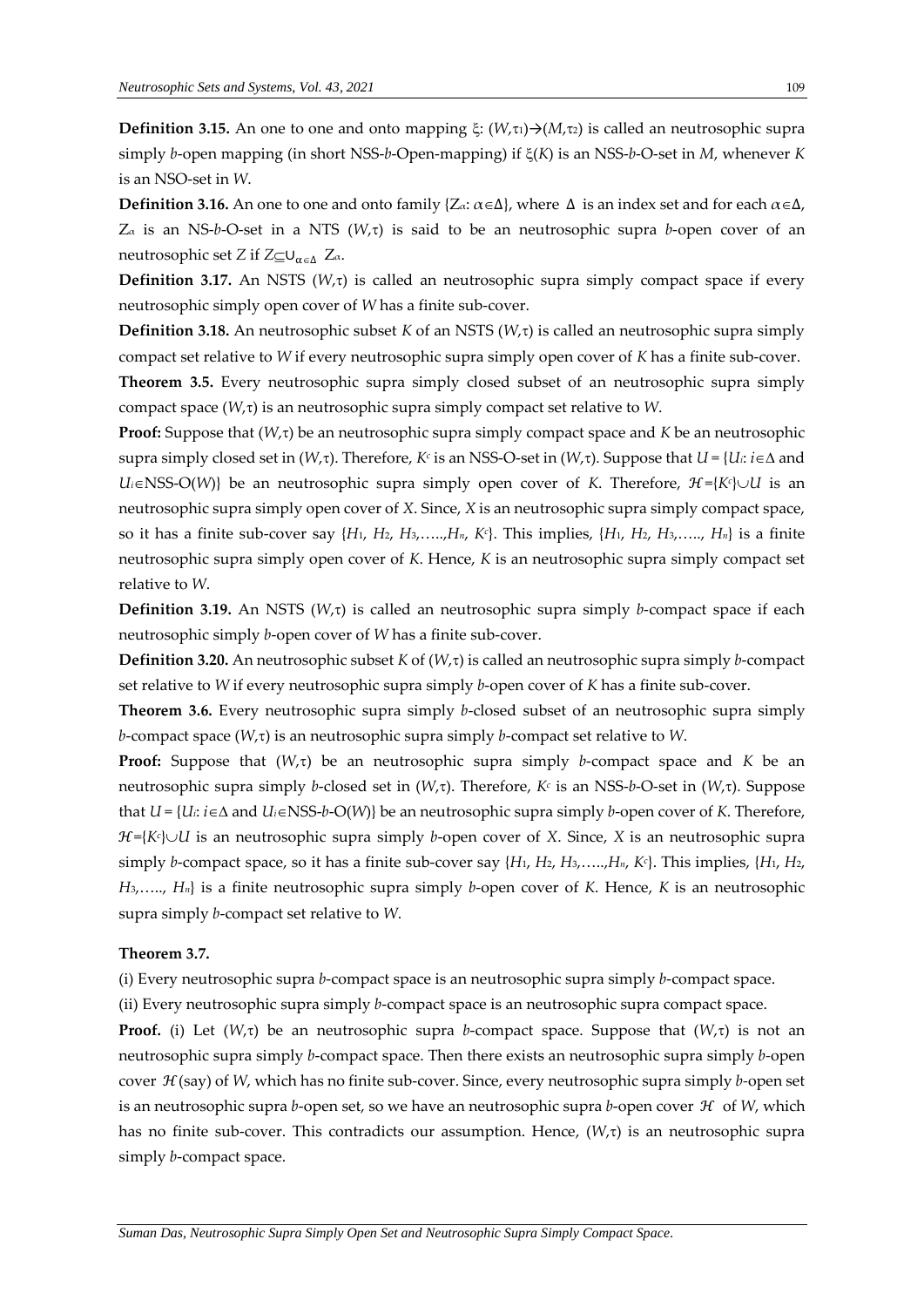(ii) Let  $(W,\tau)$  be an neutrosophic supra simply *b*-compact space. Suppose that  $(W,\tau)$  is not an neutrosophic supra compact space. Therefore, there exists an neutrosophic supra open cover  $\Re(\text{say})$ of *W*, which has no finite sub-cover. Since, every neutrosophic supra open set is an neutrosophic supra simply *b*-open set, so we have an neutrosophic supra simply *b*-open cover ℜ of *W*, which has no finite sub-cover. This contradicts our assumption. Hence,  $(W,\tau)$  is an neutrosophic supra compact space.

**Theorem 3.8.** If  $\xi: (W,\tau_1) \rightarrow (M,\tau_2)$  is an neutrosophic supra open function and  $(M,\tau_2)$  is an neutrosophic supra compact space, then  $(W, \tau)$  is an neutrosophic supra compact space.

**Proof.** Assume that  $\xi: (W,\tau_1) \rightarrow (M,\tau_2)$  be an neutrosophic supra open function and  $(M,\tau_2)$  be an neutrosophic supra compact space. Suppose  $\mathcal{H} = \{H_i: i \in \Delta \text{ and } H_i \in NSO(W)\}\$ be an neutrosophic supra open cover of *W*. Therefore,  $\xi(\mathcal{H}) = {\xi(H_i): i \in \Delta}$  and  $\xi(H_i) \in NSO(M)$ } is an neutrosophic supra open cover of  $M$ . Since,  $(M, \tau_2)$  is an neutrosophic supra compact space, so there exists a finite sub-cover say {ξ(*H*<sub>1</sub>), ξ(*H*<sub>2</sub>), ……,, ξ(*H<sub>n</sub>*)} such that *M* ⊆∪{ξ(*H<sub>i</sub>*): *i*=1, 2, …, *n*}. This implies, {*H*<sub>1</sub>, *H*<sub>2</sub>, …,  $H_n$  is a finite sub-cover for *W*. Hence,  $(W, \tau_1)$  is an neutrosophic supra compact space.

**Theorem 3.9.** Suppose that  $(W, \tau_1)$  and  $(M, \tau_2)$  be two NSTSs.

(i) If  $\xi$ :( $W,\tau$ <sub>1</sub>) $\rightarrow$ ( $M,\tau$ <sub>2</sub>) is an neutrosophic supra *b*-open function and ( $M,\tau$ <sub>2</sub>) is an neutrosophic supra *b*-compact space, then  $(W, \tau_1)$  is an neutrosophic supra compact space.

(ii) If  $\xi:(W,\tau_1)\rightarrow (M,\tau_2)$  is an neutrosophic supra simply *b*-open function and  $(M,\tau_2)$  is an neutrosophic supra simply *b*-compact space, then  $(W,\tau_1)$  is also an neutrosophic supra *b*-compact space.

**Proof.** (i) Let  $\xi: (W, \tau) \rightarrow (M, \tau)$  be an neutrosophic supra *b*-open function and  $(M, \tau)$  be an neutrosophic supra *b*-compact space. Let *H*={*Hi*: *i*∈∆ and *Hi*∈N-*b*O(*W*)} be an neutrosophic supra open cover of *W*. Therefore,  $\xi(\mathcal{H}) = {\xi(H_i): i \in \Delta}$  and  $\xi(H_i) \in N$ -*bO(M))* is an neutrosophic supra *b*-open cover of *M.* Since, ( $M_\tau$ <sub>2</sub>) is an neutrosophic supra *b*-compact space, so there exists a finite sub-cover say { $\xi(H_1)$ ,  $\xi(H_2)$ , …….,  $\xi(H_n)$ } such that *M* ⊆∪{ $\xi(H_i)$ : *i*=1, 2, …, *n*}. This implies, {*H*<sub>1</sub>, *H*<sub>2</sub>, …, *H<sub>n</sub>*} is a finite sub-cover for *W*. Hence,  $(W, \tau_1)$  is an neutrosophic supra compact space.

(ii) Suppose that  $\xi: (W, \tau) \rightarrow (M, \tau)$  be an neutrosophic supra simply *b*-open function and  $(M, \tau)$  be an neutrosophic supra simply *b*-compact space. Let  $\mathcal{H} = \{K : i \in \Delta \text{ and } K_i \in \mathbb{N} \text{-}bO(W)\}$  be an neutrosophic supra *b*-open cover of *W*. Therefore, ξ(*H*)={ξ(*K<sub>i</sub>*): *i* ∈ ∆ and ξ(*K<sub>i</sub>*)∈NSS-*b*-O(*M*)} is an neutrosophic supra simply *b*-open cover of *M.* Since, (*M*,2) is an neutrosophic supra simply *b*-compact space, so there exists a finite sub-cover say  $\{\xi(K_1), \xi(K_2), \ldots, \xi(K_n)\}$  such that  $M \subseteq \cup \{\xi(K_i): i=1, 2, \ldots, n\}.$ Therefore, {*K*1, *K*2, …, *Kn*} is a finite sub-cover for *W*. Hence, (*W*,1)is an neutrosophic supra *b-*compact space.

### **Theorem 3.10.** Let  $(W, \tau_1)$  and  $(M, \tau_2)$  be two NSTSs.

(i) If  $\xi$ :( $W,\tau$ <sub>1</sub>) $\rightarrow$ ( $M,\tau$ <sub>2</sub>) is an neutrosophic supra *b*-continuous function, then  $\xi$ ( $Q$ ) is an neutrosophic supra simply *b*-compact set in *M* whenever *Q* is an neutrosophic supra *b*-compact set relative to *W*.

(ii) If  $\xi: (W, \tau) \rightarrow (M, \tau)$  is an neutrosophic supra *b*-continuous function, then  $\xi(Z)$  is an neutrosophic supra compact set in *M* whenever *Z* is an neutrosophic supra *b*-compact set relative to *W*.

**Proof.** (i) Suppose that  $\xi: (W, \tau) \rightarrow (M, \tau)$  be an neutrosophic supra *b*-continuous function and *Q* be an neutrosophic supra *b*-compact set relative to *W*. Let  $\mathcal{H} = \{H_i: i \in \Delta \text{ and } H_i \in \mathbb{N}^s \text{-}bO(M)\}$  be an neutrosophic supra simply *b*-open cover of (*Q*). Since, every NSS-*b*-O-set is an NS-*b*-O-set, so  $\mathcal{H}=\{H_i: i \in \Delta \text{ and } H_i \in \text{NSS-}b-\text{O}(M)\}\$  is an neutrosophic supra *b*-open cover of  $\xi(Q)$ . By hypothesis  $\xi$ <sup>-1</sup>( $\mathcal{H}$ )= { $\xi$ <sup>-1</sup>( $H$ <sub>*i*</sub>):  $i \in \Delta$  and  $\xi$ <sup>-1</sup>( $H$ *i*) $\in$ NSS-*b*-O( $M$ )} is an neutrosophic supra *b*-open cover of  $\xi$ <sup>-1</sup>( $\xi$ ( $Q$ ))= $Q$ .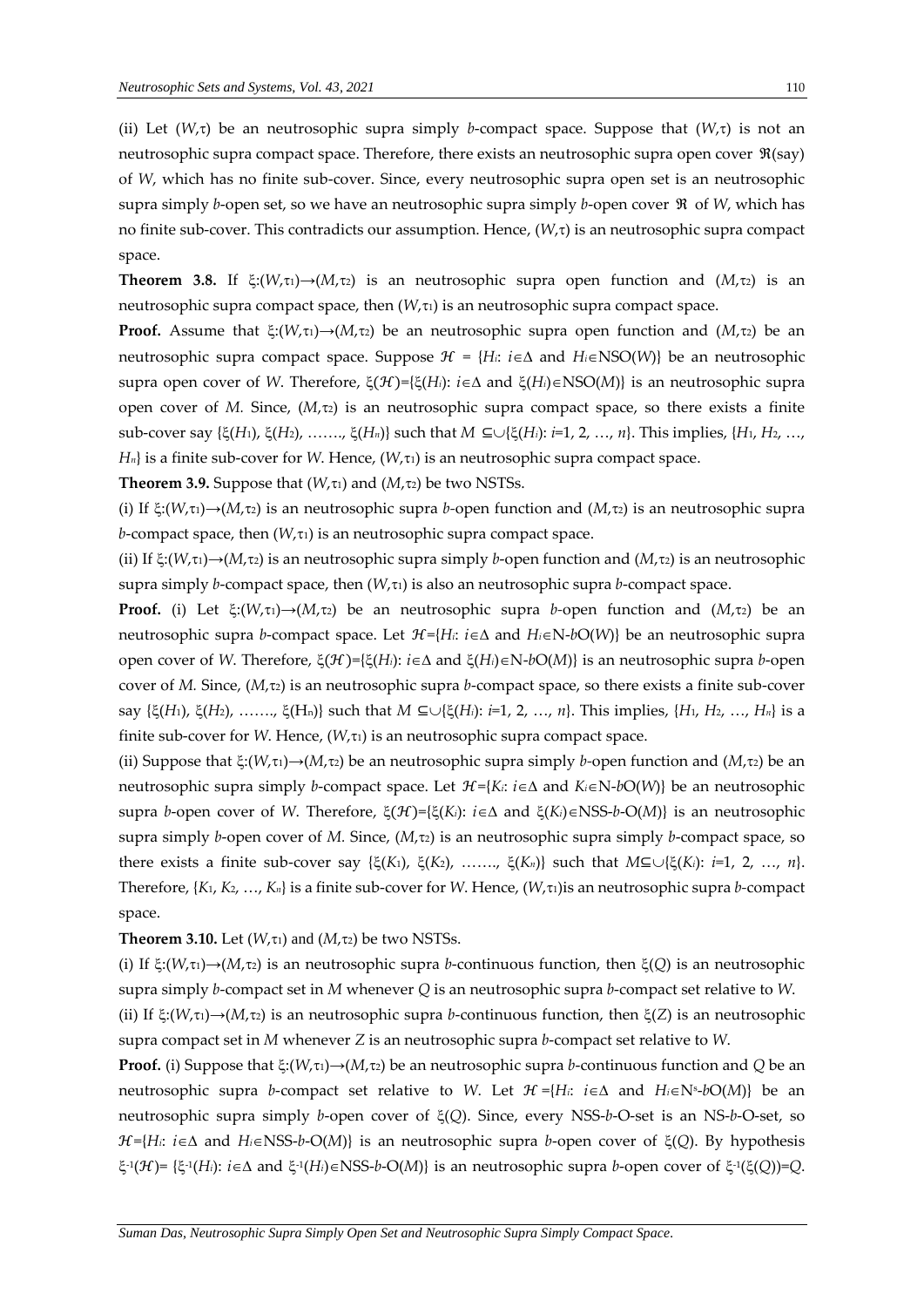Since, *Q* is an neutrosophic supra *b*-compact set relative to *W*, so there exists a finite sub-cover of *Q*  say {*H1, H2, H3, ….., Hn*} such that *Q*⊆∪ {*Hi*:*i*=1,2,…., *n*}.

Now, *Q*⊆∪ {*Hi*:*i*=1,2,…., *n*}

⟹(*Q*)⊆∪ {(*Hi*):*i*=1,2,…., *n*}

Therefore, there exist a finite sub-cover { $\xi(H_1)$ ,  $\xi(H_2)$ ,  $\xi(H_3)$ , ..., $\xi(H_n)$ } of  $\xi(Q)$  such that  $\xi(Q)$ ⊆ ∪ {(*Hi*):*i*=1,2,…., *n*}. Hence, (*Q*) is an neutrosophic supra simply *b*-compact set relative to *M*.

(ii) Let  $\xi: (W, \tau) \rightarrow (M, \tau)$  be an neutrosophic supra *b*-continuous function and *Z* be an neutrosophic supra *b*-compact set relative to *W*. Let  $\mathcal{H} = \{H : i \in \Delta \text{ and } H_i \in \mathbb{N} \cdot bO(M)\}$  be an neutrosophic supra open cover of  $\xi(Z)$ . By hypothesis  $\xi^{\text{-}1}(\mathcal{H}) = {\xi^{\text{-}1}(H_i): i \in \Delta}$  and  $\xi^{\text{-}1}(H_i) \in N$ -*bO*(*M*)} is an neutrosophic supra b-open cover of  $\xi$ <sup>1</sup>( $\xi$ (*Z*))=*Z*. Since, *Z* is an neutrosophic supra *b*-compact set relative to *W*, so there exists a finite sub-cover of *Z* say {*H1, H2, H3, ….., Hn*} such that *Z*⊆∪ {*Hi*:*i*=1,2,…., *n*}.

Now, *Z*⊆∪ {*Hi*:*i*=1,2,…., *n*}

⟹(*Z*)⊆∪ {(*Hi*):*i*=1,2,…., *n*}

Therefore, there exist a finite sub-cover { $\xi(H_1)$ ,  $\xi(H_2)$ ,  $\xi(H_3)$ ,…., $\xi(H_n)$ } of  $\xi(Z)$  such that  $\xi(Z) \subseteq$ ∪ {(*Hi*):*i*=1,2,…., *n*}. Hence, (*Z*) is an neutrosophic supra compact set relative to *M*.

**Theorem 3.11.** Every neutrosophic supra simply continuous function from an NSTS ( $W_{\tau}$ ) to another NSTS  $(M,\tau<sub>2</sub>)$  is an neutrosophic supra continuous function.

**Proof.** Suppose that  $\xi: (W, \tau) \rightarrow (M, \tau)$  be an neutrosophic supra simply continuous function. Let *Q* be an NSO-set in (*M*, $\tau$ 2). By hypothesis  $\xi$ <sup>1</sup>(Q) is an NSSO-set in (*W*, $\tau$ 1). It is known that, every NSSO-set is an NSO-set, so  $\xi$ <sup>1</sup>(Q) is an NSSO-set in (W,τ2). Therefore,  $\xi$ <sup>1</sup>(Q) is an NSSO-set in (W,τ2), whenever *Q* is an NSO-set in (*M*,τ<sub>2</sub>). Hence, ξ:(*W*,τ<sub>1</sub>)→(*M*,τ<sub>2</sub>) is an neutrosophic supra simply continuous function.

**Theorem 3.12.** Every neutrosophic supra continuous function from an NSTS  $(W, \tau_1)$  to another NSTS  $(M,\tau<sub>2</sub>)$  is an neutrosophic supra simply *b*-continuous function.

**Proof.** Let  $\xi: (W, \tau) \rightarrow (M, \tau)$  be an neutrosophic supra continuous function. Let *Q* be an NSO-set in (*M*,τ<sub>2</sub>). By hypothesis ξ<sup>-1</sup>(Q) is an NSO-set in (*W*,τ<sub>1</sub>). Since, every NSO-set is an NSS-*b*-O set, so ξ<sup>-1</sup>(Q) is an NSS-b-O set in (W, $\tau$ 2). Therefore,  $\xi$ <sup>-1</sup>(Q) is an NSS-b-O set in (W, $\tau$ 2), whenever Q is an NSO-set in  $(M_{\tau}z)$ . Hence,  $\xi$ : $(W_{\tau}t) \rightarrow (M_{\tau}t)$  is an neutrosophic supra simply *b*-continuous function.

**Theorem 3.13.** Every neutrosophic supra simply *b*-continuous function from an NSTS ( $W_{\tau}$ ti) to another NSTS  $(M, \tau)$  is an neutrosophic supra *b*-continuous function.

**Proof.** Suppose that  $\xi: (W, \tau) \rightarrow (M, \tau)$  be an neutrosophic supra simply *b*-continuous function. Let *Q* be an NSO-set in (*M*,τ2). By hypothesis ξ<sup>-1</sup>(Q) is an NSS-*b*-O-set in (*W*,τ1). Since, every NSS-*b*-O-set is an NS-*b-*O-set, so  $\xi$ <sup>-1</sup>(Q) is an NS-*b-*O-set in (*W*, $\tau$ 2). Therefore,  $\xi$ <sup>-1</sup>(Q) is an NS-*b-O-set in (W,* $\tau$ *2)* whenever *Q* is an NSO-set in  $(M, \tau_2)$ . Hence,  $\xi: (W, \tau_1) \rightarrow (M, \tau_2)$  is an neutrosophic supra *b*-continuous function.

**Theorem 3.14.** If  $\xi: (W,\tau_1) \rightarrow (M,\tau_2)$  be an NSS-*b*-Continuous mapping and  $\gamma: (M,\tau_2) \rightarrow (L,\tau_3)$  be an NS-Continuous mapping, then the composition mapping γ∘ξ: (*W*,τ<sub>1</sub>)→(*L*,τ<sub>3</sub>) is an NSS-*b*-Continuous mapping.

**Proof.** Suppose that *Q* be an NSO-set in (*L*, $\tau$ 3). Since,  $\gamma$ :( $M$ , $\tau$ 2)→( $L$ , $\tau$ 3) is an NS-Continuous mapping, so γ<sup>1</sup>(Q) is an NSO-set in (*M*,τ2). Further, since ξ:(*W*,τ1)→(*M*,τ2) is an NSS-*b*-Continuous mapping, so -1 ( -1 (*Q*))= (∘) -1 (*Q*) is an NSS-*b*-O-set in (*W*,1). Hence, (∘) -1 (*Q*) is an NSS-*b*-O-set in (*W*,1), whenever *Q* is an NSO-set in (*L*,τ<sub>3</sub>). Therefore, γ∘ξ: (*W*,τ<sub>1</sub>)→(*L*,τ<sub>3</sub>) is an NSS-*b*-Continuous mapping.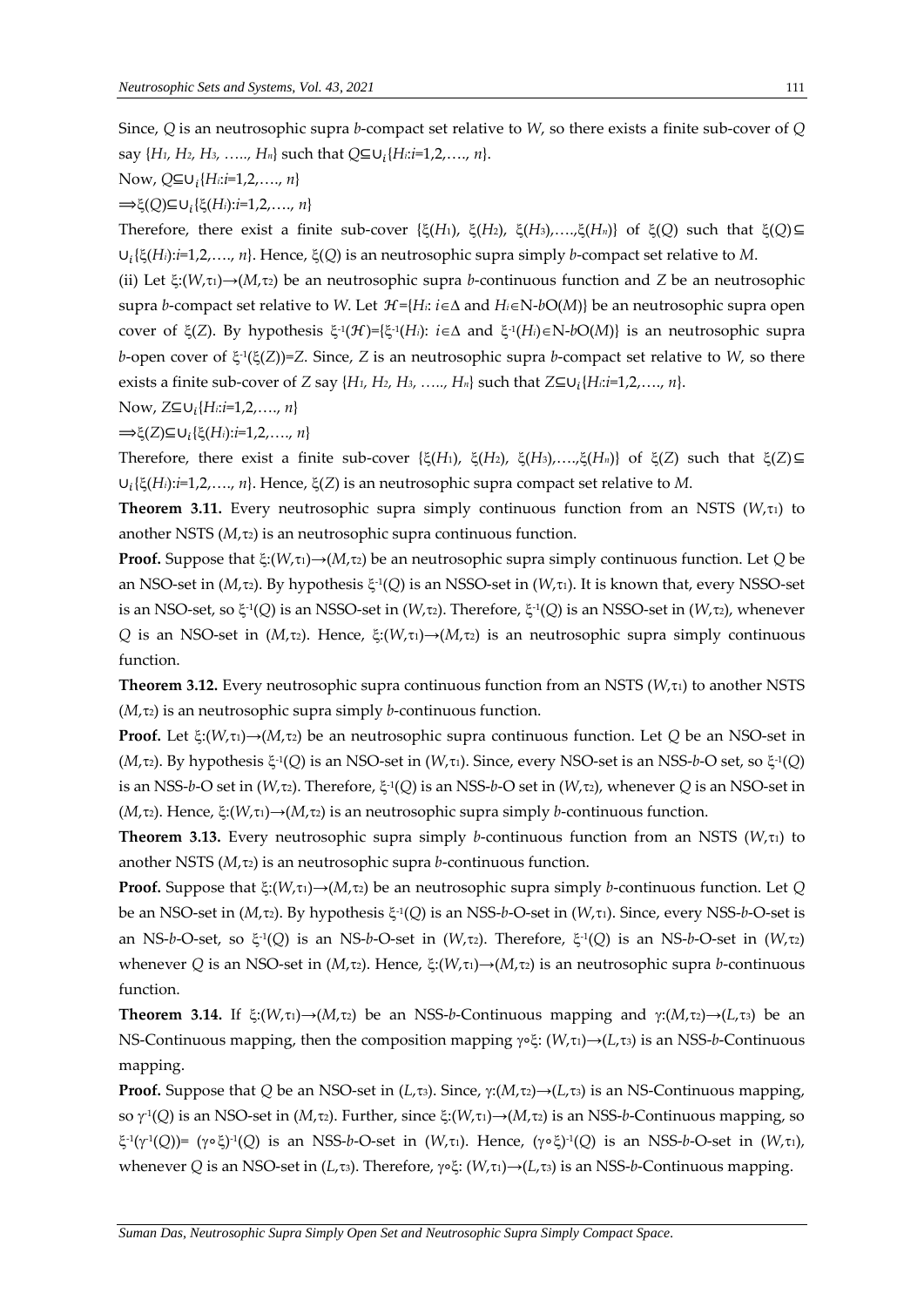**4. Conclusion:** In this article, we have established the notions of neutrosophic supra compactness, neutrosophic supra simply compactness via neutrosophic supra topological spaces. Further, we have proved some theorems on neutrosophic supra compactness, neutrosophic supra simply compactness. We hope that, in future based on these notions of neutrosophic supra simply open set and neutrosophic supra simply compactness many new investigations can be done.

**Conflict of Interest:** The author declares no conflict of interest.

## **References:**

- 1. Atanassov, K. (1986). Intuitionistic fuzzy sets. *Fuzzy Sets and Systems*, 20, 87-96.
- 2. Arokiarani, I., Dhavaseelan, R., Jafari, S., & Parimala, M. (2017). On some new notations and functions in neutrosophic topological spaces. *Neutrosophic Sets and Systems*, 16, 16-19.
- 3. Biswas, P., Pramanik, S., & Giri, B.C. (2014). Entropy based grey relational analysis method for multi-attribute decision making under single valued neutrosophic assessments. *Neutrosophic Sets and Systems*, 2, 102-110.
- 4. Das, S., Das, R., & Granados, C. (2021). Topology on Quadripartitioned Neutrosophic Sets. *Neutrosophic Sets and Systems*, (Accepted).
- 5. Das, S., Das, R., Granados, C., & Mukherjee, A. (2021). Pentapartitioned Neutrosophic *Q*-Ideals of *Q*-Algebra. *Neutrosophic Sets and Systems*, 41, 52-63.
- 6. Das, S., Das, R., & Tripathy, B.C. (2020). Multi-criteria group decision making model using single-valued neutrosophic set. *LogForum*, 16(3), 421-429.
- 7. Das, S., & Pramanik, S. (2020). Generalized neutrosophic *b*-open sets in neutrosophic topological space. *Neutrosophic Sets and Systems*, 35, 522-530.
- 8. Das, S., & Pramanik, S. (2020). Neutrosophic Φ-open sets and neutrosophic Φ-continuous functions. *Neutrosophic Sets and Systems*. 38, 355-367.
- 9. Das, S., & Pramanik, S. (2020). Neutrosophic simply soft open set in neutrosophic soft topological space. *Neutrosophic Sets and Systems*, 38, 235-243.
- 10. Das, S., Shil, B., & Tripathy, B.C. (2021). Tangent Similarity Measure Based MADM-Strategy under SVPNS-Environment. *Neutrosophic Sets and Systems*. (Accepted).
- 11. Das, S., & Tripathy, B.C. (2020). Pairwise neutrosophic-*b*-open set in neutrosophic bitopological spaces. *Neutrosophic Sets and Systems*, 38, 135-144.
- 12. Das, S., & Tripathy, B.C. (2021). Neutrosophic simply *b*-open set in neutrosophic topological space. *Iraqi Journal of Science*. (In Press)
- 13. Dhavaseelan, R., Ganster, M., Jafari, S., & Parimala, M. (2017). On neutrosophic α-supra open sets and neutrosophic  $\alpha$ -supra continuous functions. *New Trends in Neutrosophic Theory and Application*, vol-II, pp. 289-297.
- 14. Dhavaseelan, R., & Jafari, S. (2018). Generalized neutrosophic closed sets. *New trends in neutrosophic theory and applications,* vol-II, pp. 261-273.
- 15. Ebenanjar, E., Immaculate, J., & Wilfred, C.B. (2018).On neutrosophic *b*-open sets in neutrosophic topological space. *Journal of Physics Conference Series*, 1139(1), 012062.